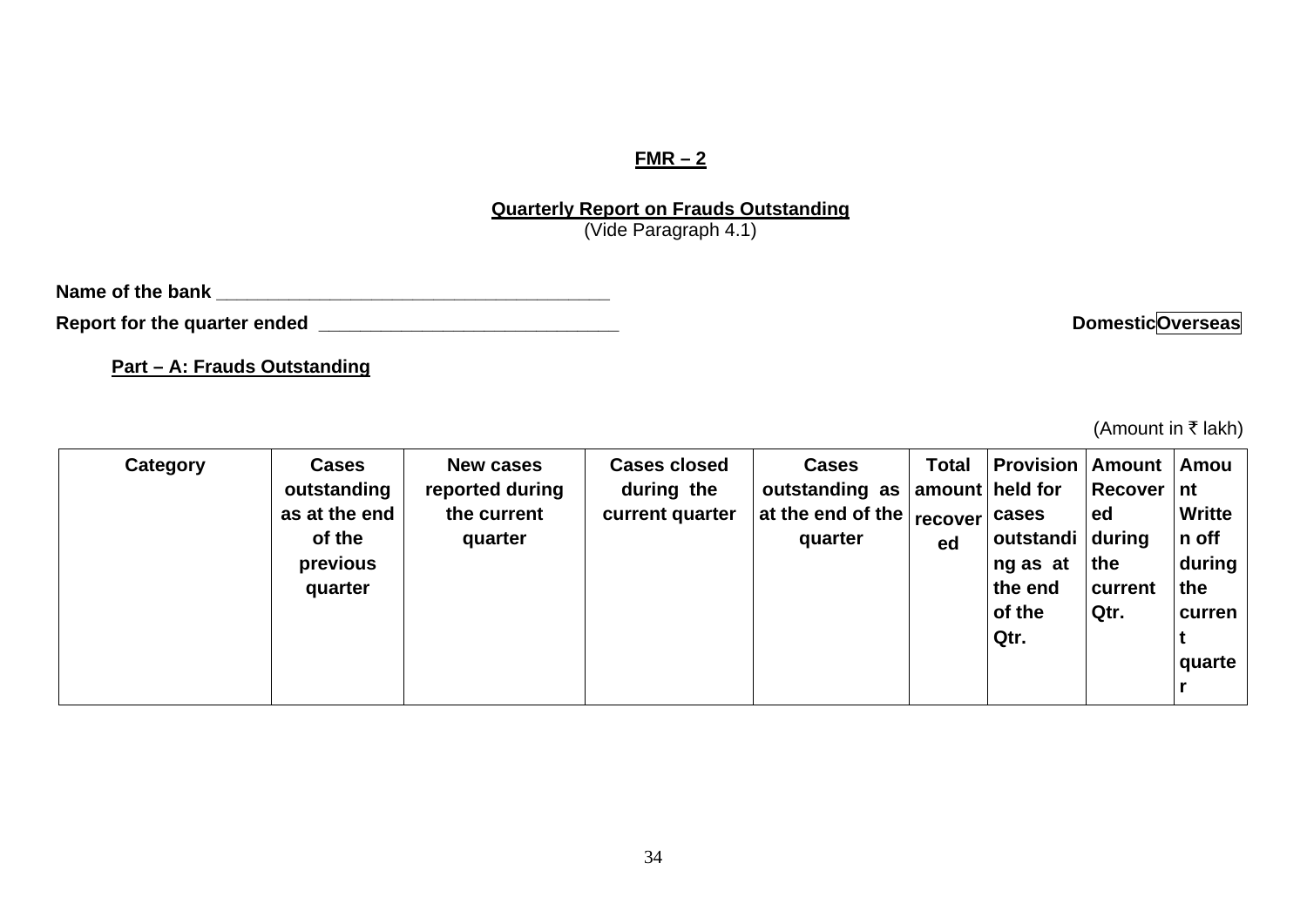|                                                                                                               | No.          |              | N                       | <b>Amount</b>  | No. | <b>Amount</b>  | No.           | <b>Amount</b> | <b>Amoun</b> | <b>Amount</b> | <b>Amount</b> | Amou |
|---------------------------------------------------------------------------------------------------------------|--------------|--------------|-------------------------|----------------|-----|----------------|---------------|---------------|--------------|---------------|---------------|------|
|                                                                                                               |              | Amount       | О.                      |                |     |                | $(2+4-$<br>6) | $(3+5-7)$     | t            |               |               | nt   |
| 1                                                                                                             | $\mathbf{2}$ | $\mathbf{3}$ | $\overline{\mathbf{4}}$ | $5\phantom{1}$ | 6   | $\overline{7}$ | 8             | $9$           | 10           | 11            | 12            | 13   |
| Cash                                                                                                          |              |              |                         |                |     |                |               |               |              |               |               |      |
| Deposits<br>i) Savings<br>Current<br>(i)<br>(ii)<br>Term                                                      |              |              |                         |                |     |                |               |               |              |               |               |      |
| Non-resident accounts                                                                                         |              |              |                         |                |     |                |               |               |              |               |               |      |
| Advances<br>Cash credit<br>(i)<br>(ii)<br><b>Term Loans</b><br>(iii)<br><b>Bills</b><br>(iv)<br><b>Others</b> |              |              |                         |                |     |                |               |               |              |               |               |      |
| Foreign exchange<br>transactions                                                                              |              |              |                         |                |     |                |               |               |              |               |               |      |
| Inter-branch accounts                                                                                         |              |              |                         |                |     |                |               |               |              |               |               |      |
| Cheques/Demand<br>drafts, etc.                                                                                |              |              |                         |                |     |                |               |               |              |               |               |      |
| Clearing, etc., accounts                                                                                      |              |              |                         |                |     |                |               |               |              |               |               |      |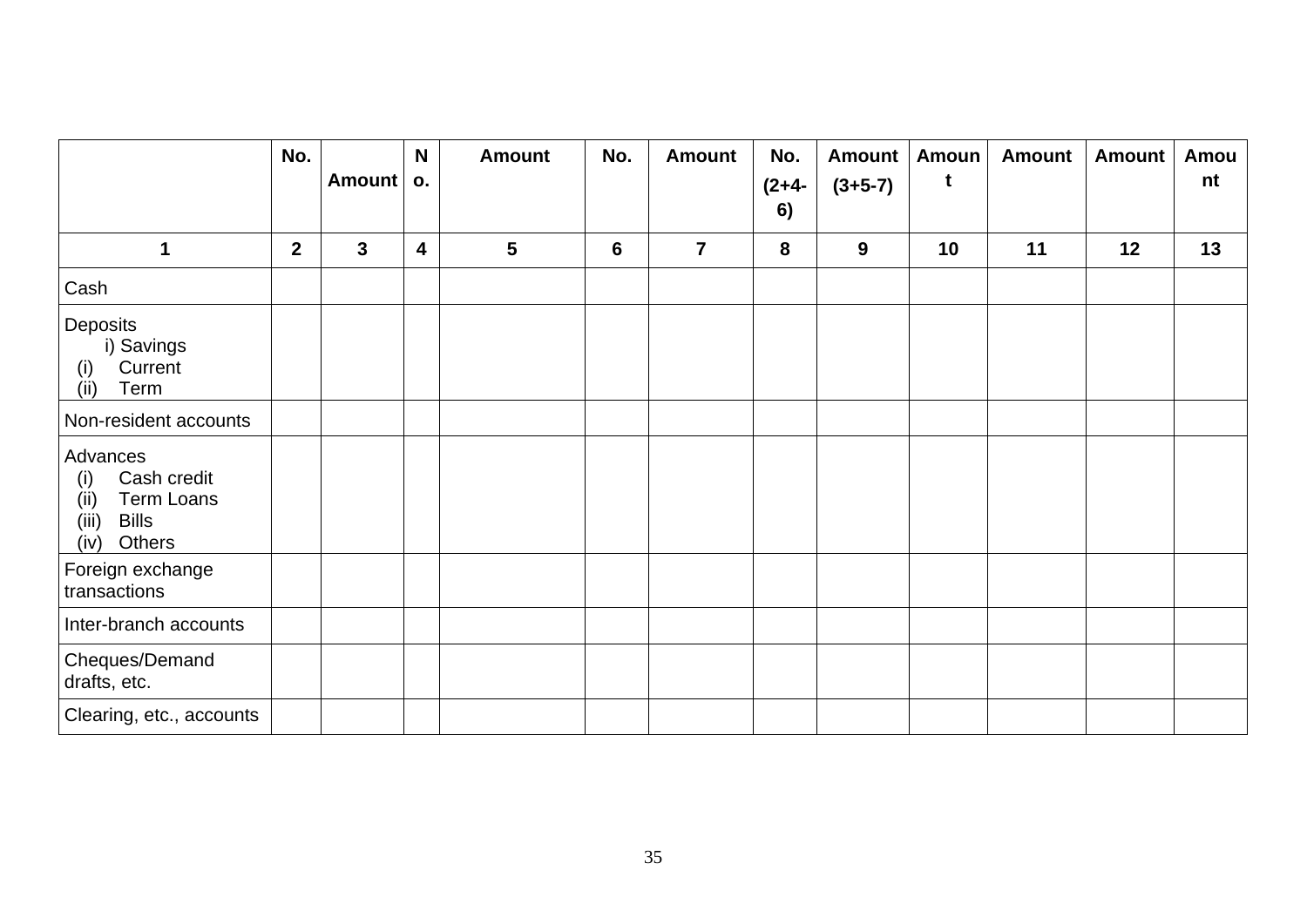| Category                                                                                                                       |              | <b>Cases</b><br>outstanding<br>as at the end<br>of the<br>previous<br>quarter |         | <b>New cases</b><br>reported during<br>the current<br>quarter |     | <b>Cases closed</b><br>during the<br>current quarter |                      | <b>Cases</b><br>outstanding as<br>at the end of the<br>quarter | <b>Total</b><br>recover<br>ed | <b>Provision</b><br>amount held for<br>cases<br>outstandi<br>ng as at<br>the end<br>of the<br>Qtr. | <b>Amount</b><br>Recover<br>ed<br>during<br>the<br>current<br>Qtr. | Amou<br>nt<br><b>Writte</b><br>n off<br>during<br>the<br>curren<br>t<br>quarte<br>r |
|--------------------------------------------------------------------------------------------------------------------------------|--------------|-------------------------------------------------------------------------------|---------|---------------------------------------------------------------|-----|------------------------------------------------------|----------------------|----------------------------------------------------------------|-------------------------------|----------------------------------------------------------------------------------------------------|--------------------------------------------------------------------|-------------------------------------------------------------------------------------|
|                                                                                                                                | No.          | Amount                                                                        | N<br>0. | <b>Amount</b>                                                 | No. | <b>Amount</b>                                        | No.<br>$(2+4-$<br>6) | <b>Amount</b><br>$(3+5-7)$                                     | <b>Amoun</b><br>t             | <b>Amount</b>                                                                                      | <b>Amount</b>                                                      | Amou<br>nt                                                                          |
| 1                                                                                                                              | $\mathbf{2}$ | 3                                                                             | 4       | 5                                                             | 6   | $\overline{7}$                                       | 8                    | 9                                                              | 10                            | 11                                                                                                 | 12                                                                 | 13                                                                                  |
| Off-balance sheet<br>Letters of credit<br>(i)<br><b>Guarantees</b><br>(iii)<br>(iii)<br>Co-acceptance<br><b>Others</b><br>(iv) |              |                                                                               |         |                                                               |     |                                                      |                      |                                                                |                               |                                                                                                    |                                                                    |                                                                                     |
| Card / Internet - (i) Creit<br>Cards                                                                                           |              |                                                                               |         |                                                               |     |                                                      |                      |                                                                |                               |                                                                                                    |                                                                    |                                                                                     |
| (ii) ATM/Debit Cards                                                                                                           |              |                                                                               |         |                                                               |     |                                                      |                      |                                                                |                               |                                                                                                    |                                                                    |                                                                                     |
| (iii) Internet Banking                                                                                                         |              |                                                                               |         |                                                               |     |                                                      |                      |                                                                |                               |                                                                                                    |                                                                    |                                                                                     |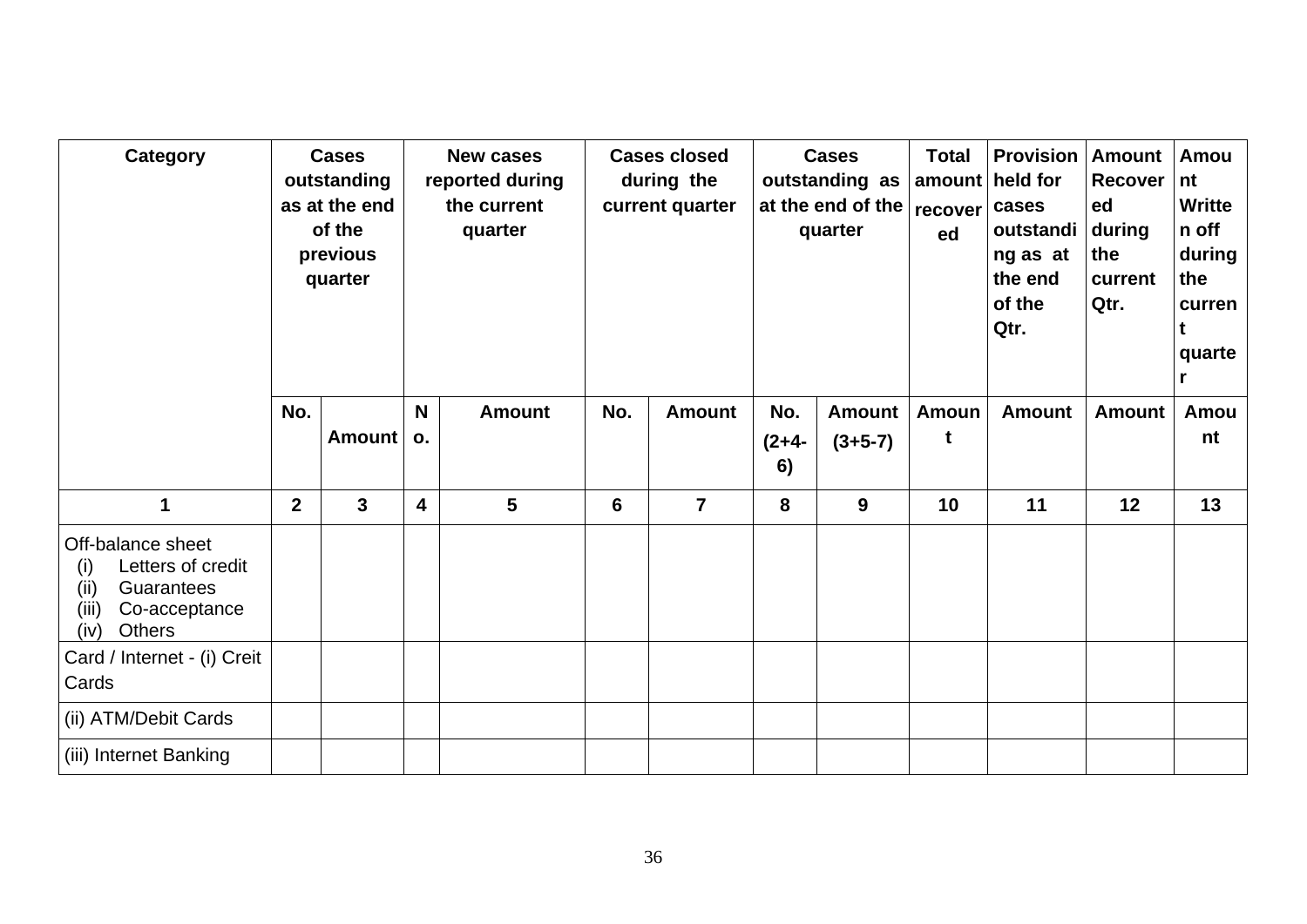| Category     | <b>Cases</b><br>outstanding<br>as at the end<br>of the<br>previous<br>quarter |        |                         | <b>New cases</b><br>reported during<br>the current<br>quarter |     | <b>Cases closed</b><br>during the<br>current quarter |                      | <b>Cases</b><br>outstanding as<br>at the end of the $ recover$<br>quarter | <b>Total</b><br>ed | <b>Provision</b><br>amount held for<br>cases<br>outstandi<br>ng as at<br>the end<br>of the<br>Qtr. | <b>Amount</b><br>Recover  <br>ed<br>during<br>the<br>current<br>Qtr. | Amou<br>nt<br><b>Writte</b><br>n off<br>during<br>the<br>curren<br>quarte |  |  |
|--------------|-------------------------------------------------------------------------------|--------|-------------------------|---------------------------------------------------------------|-----|------------------------------------------------------|----------------------|---------------------------------------------------------------------------|--------------------|----------------------------------------------------------------------------------------------------|----------------------------------------------------------------------|---------------------------------------------------------------------------|--|--|
|              | No.                                                                           | Amount | N<br>$\mathbf{o}$ .     | <b>Amount</b>                                                 | No. | <b>Amount</b>                                        | No.<br>$(2+4-$<br>6) | <b>Amount</b><br>$(3+5-7)$                                                | <b>Amoun</b><br>t  | <b>Amount</b>                                                                                      | <b>Amount</b>                                                        | Amou<br>nt                                                                |  |  |
| $\mathbf{1}$ | $\overline{2}$                                                                | 3      | $\overline{\mathbf{4}}$ | $5\phantom{.0}$                                               |     | $\overline{7}$                                       | 8                    | 9                                                                         | 10                 | 11                                                                                                 | 12                                                                   | 13                                                                        |  |  |
| (iv) Others  |                                                                               |        |                         |                                                               |     |                                                      |                      |                                                                           |                    |                                                                                                    |                                                                      |                                                                           |  |  |
| <b>Total</b> |                                                                               |        |                         |                                                               |     |                                                      |                      |                                                                           |                    |                                                                                                    |                                                                      |                                                                           |  |  |

**Note:** For Indian banks with overseas offices/branches, the above figures relate to the domestic position. The figures in respect of overseas branches/offices may be shown in a separate sheet in the same format as above.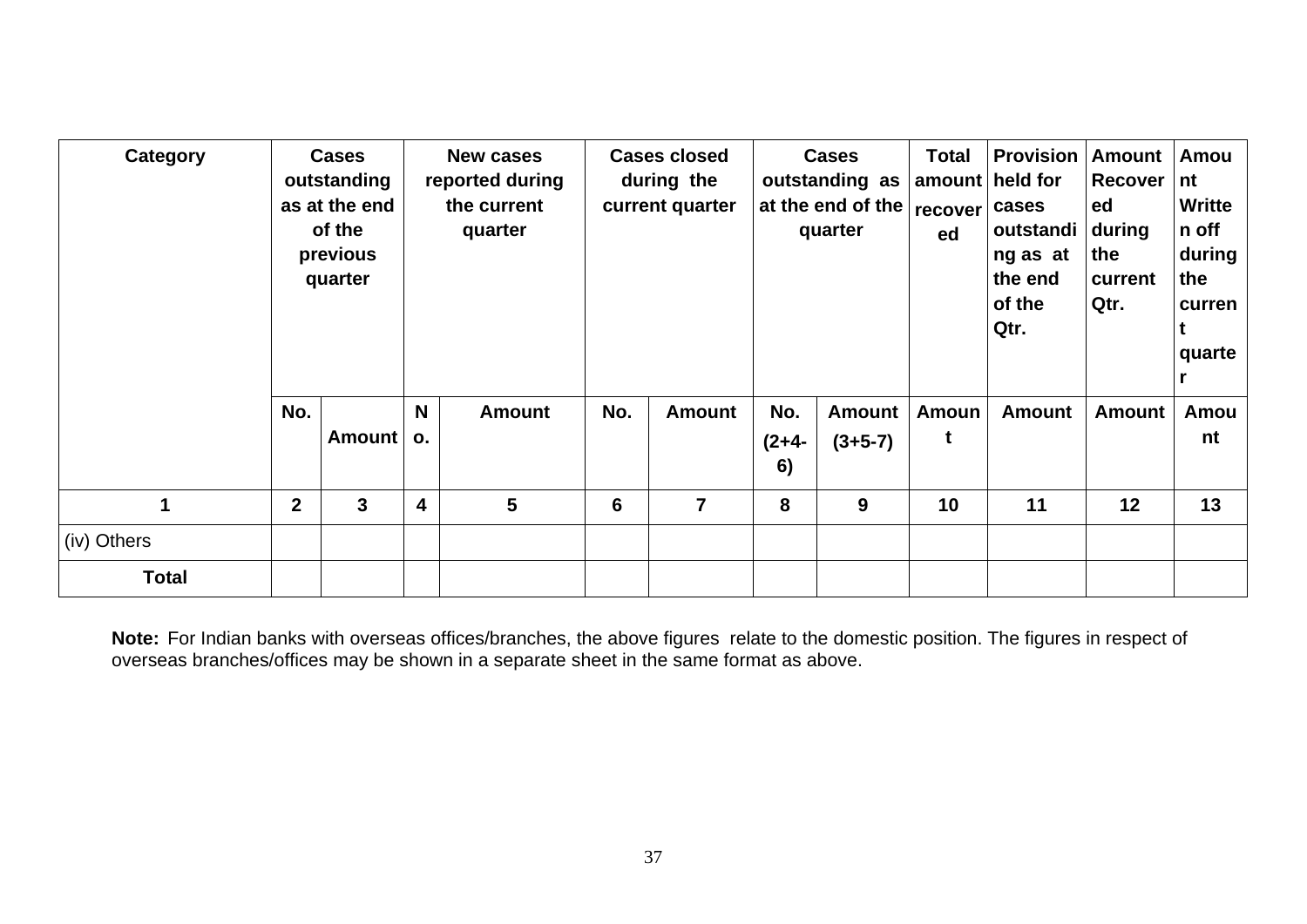## **Part – B: Category-wise classification of frauds reported during the quarter \_\_\_\_\_\_\_\_\_\_\_\_\_\_ Name of the bank \_\_\_\_\_\_\_\_\_\_\_\_\_\_\_\_\_\_\_\_\_\_\_\_\_\_\_\_\_\_\_\_\_\_\_\_\_\_**

| Category                                                 | Misappropriati<br>on and<br>criminal<br>breach of trust |  | <b>Fraudulent</b><br>encashment/<br>manipulation of<br>books of<br>account and<br>conversion of<br>property | Unauthorise<br>d credit<br>facility<br>extended<br>for illegal<br>gratification |     | <b>Negligence</b><br>and cash<br>shortages |     | forgery |     | <b>Cheating and Irregularities</b><br>in foreign<br>exchange<br>transactions |     | <b>Others</b> |    | <b>Total</b> |
|----------------------------------------------------------|---------------------------------------------------------|--|-------------------------------------------------------------------------------------------------------------|---------------------------------------------------------------------------------|-----|--------------------------------------------|-----|---------|-----|------------------------------------------------------------------------------|-----|---------------|----|--------------|
|                                                          |                                                         |  |                                                                                                             |                                                                                 | No. | Amt.                                       | No. | Amt.    | No. | Amt.                                                                         | No. | Amt.          | No | Amt.         |
| Less than ₹1 lakh                                        |                                                         |  |                                                                                                             |                                                                                 |     |                                            |     |         |     |                                                                              |     |               |    |              |
| ₹1 lakh and above<br>but less than $\bar{x}$ 100<br>lakh |                                                         |  |                                                                                                             |                                                                                 |     |                                            |     |         |     |                                                                              |     |               |    |              |
| ₹100 lakh and above                                      |                                                         |  |                                                                                                             |                                                                                 |     |                                            |     |         |     |                                                                              |     |               |    |              |
| <b>Total</b>                                             |                                                         |  |                                                                                                             |                                                                                 |     |                                            |     |         |     |                                                                              |     |               |    |              |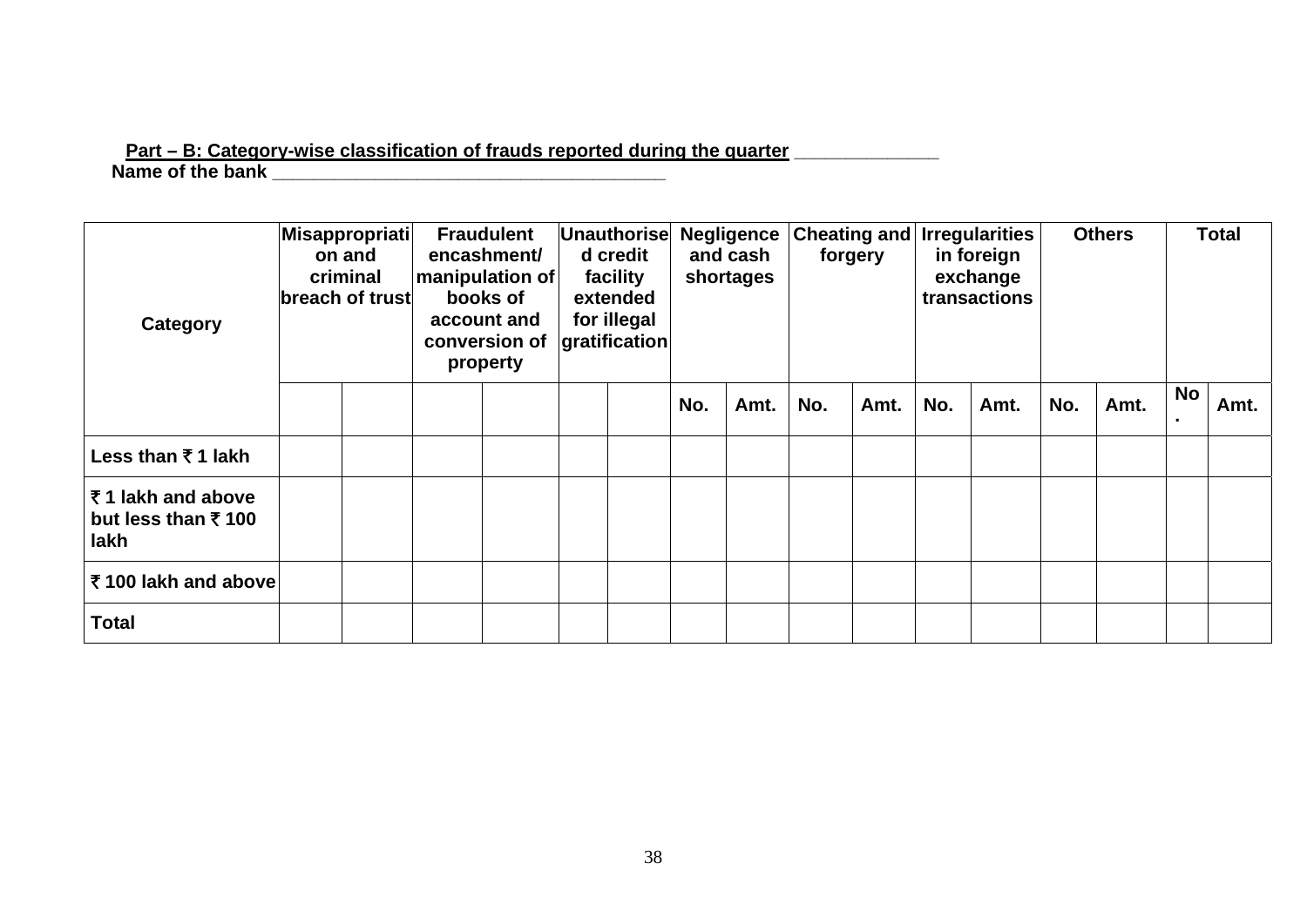## Part – C: Perpetrator-wise classification of frauds reported during the quarter

**Name of the bank \_\_\_\_\_\_\_\_\_\_\_\_\_\_\_\_\_\_\_\_\_\_\_\_\_\_\_\_\_\_\_\_\_\_\_\_\_\_** 

| Category                                                    | <b>Staff</b> |      | <b>Customers</b> |      | <b>Outsiders</b> |      | <b>Staff and</b><br><b>Customers</b> |      | <b>Staff and</b><br><b>Outsiders</b> |      | <b>Customers</b><br>and<br><b>Outsiders</b> |      | Staff,<br><b>Customers</b><br>and Outsiders |      | <b>Total</b> |      |
|-------------------------------------------------------------|--------------|------|------------------|------|------------------|------|--------------------------------------|------|--------------------------------------|------|---------------------------------------------|------|---------------------------------------------|------|--------------|------|
|                                                             | No.          | Amt. | No.              | Amt. | No.              | Amt. | No.                                  | Amt. | No.                                  | Amt. | No.                                         | Amt. | No.                                         | Amt. | No.          | Amt. |
| Less than ₹ 1 lakh                                          |              |      |                  |      |                  |      |                                      |      |                                      |      |                                             |      |                                             |      |              |      |
| ₹1 lakh and above<br>but less than $\bar{\tau}$ 100<br>lakh |              |      |                  |      |                  |      |                                      |      |                                      |      |                                             |      |                                             |      |              |      |
| ₹100 lakh and above                                         |              |      |                  |      |                  |      |                                      |      |                                      |      |                                             |      |                                             |      |              |      |
| <b>Total</b>                                                |              |      |                  |      |                  |      |                                      |      |                                      |      |                                             |      |                                             |      |              |      |

**Note:** 1. The above category-wise classification is mostly based on various provisions of the Indian Penal Code.

2. All amounts may be furnished in  $\bar{\tau}$  lakh up to two decimals.